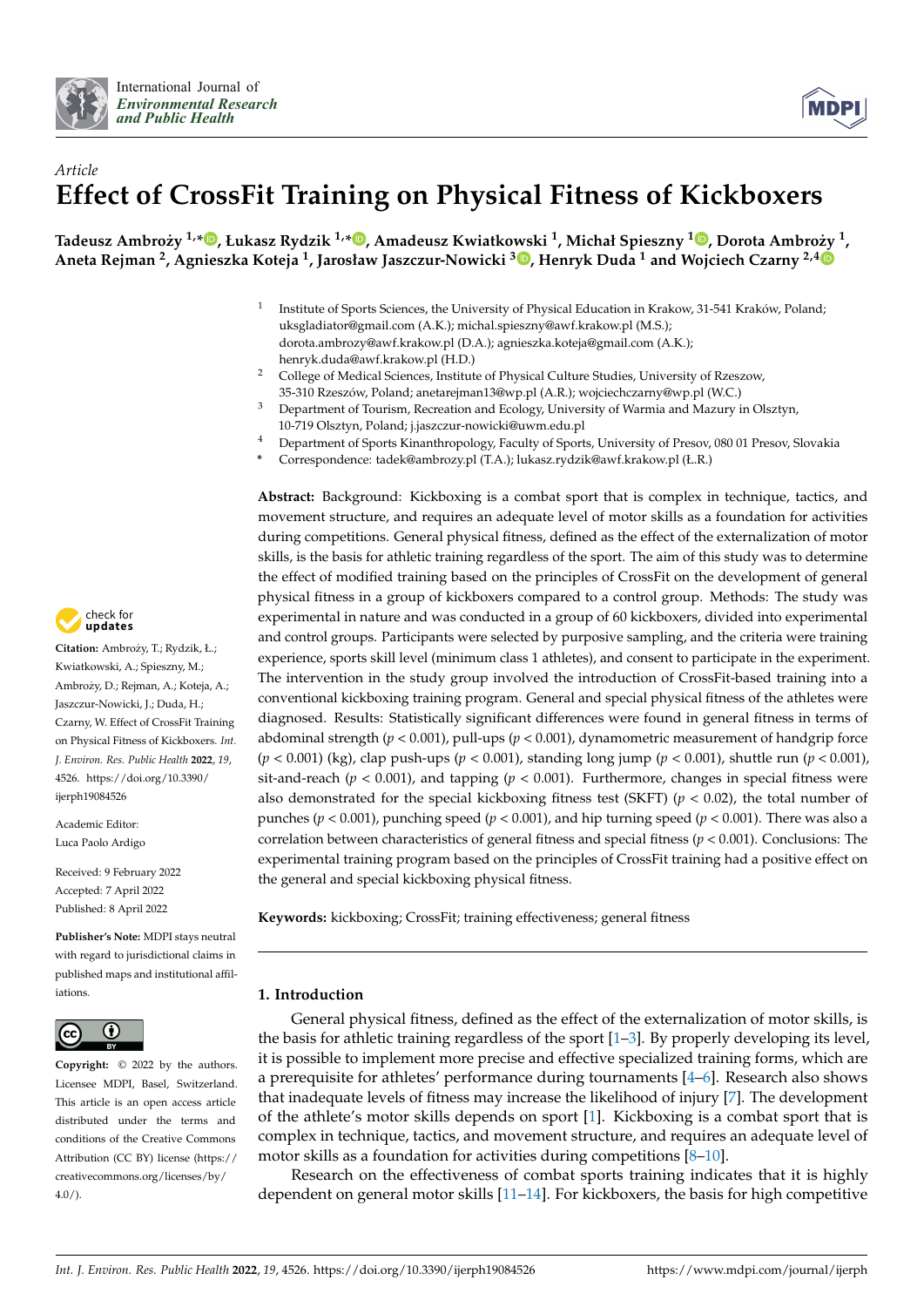performance is a high level of strength, dynamics, anaerobic capacity, and aerobic capacity, with the latter considered the necessary foundation for all activities. Therefore, physical preparation should be based on improving upper limb strength and speed (punches and combinations during offensive actions and blocks and dodges during defensive actions) and developing high levels of anaerobic power (dynamic kicks and punches) [\[15](#page-10-9)[,16\]](#page-10-10).

Training efficiency, which is the ability to endure loads based on sufficient physical capacity, is also an important element that increases the competitive performance of athletes [\[17](#page-10-11)[–20\]](#page-10-12). The specifics of training at the elite level should be tailored to the individual athlete's needs. In search of opportunities to improve work efficiency during training, modern forms of training are implemented and verified, often differing from the classic training methods commonly used in kickboxing, which include repetition methods (at maximal or submaximal work intensity, full rests) and interval methods (low, medium, or high intensity, and incomplete rests) based on technical elements using special coaching devices such as focus mitts, kick shields, punching bags, etc. [\[5](#page-10-13)[,21\]](#page-11-0).

The growing popularity of CrossFit is of interest to researchers in the context of implementing this training modality, with its hallmark being competing during exercise [\[22](#page-11-1)[,23\]](#page-11-2). This type of training, based on exercises derived from the arsenal of training means used in gymnastics, weightlifting, and strength and functional training, is focused on the continuous improvement of the athlete's performance in individual exercises through competition with a training partner or themself [\[24\]](#page-11-3). This model of strength and conditioning training can also be applied in the kickboxing environment.

The implementation of new forms of training and the detailed verification of their effects on the physical capabilities of athletes are widespread in combat sports [\[25](#page-11-4)[–29\]](#page-11-5). Through the implementation of experimental training plans, it becomes possible to improve the quality of training, which can, in turn, affect the competitive performance of athletes [\[30\]](#page-11-6). The implementation of modern experimental forms of training in kickboxing is popular, and the novelty of our study is the introduction of the author's form of training based on CrossFit training with exercises commonly used in kickboxing. Contemporary analyses in the context of the implementation of CrossFit training in the structure of kickboxing include the effect of CrossFit exercises on the body posture of kickboxers [\[31\]](#page-11-7), and a comparison of CrossFit training and other forms of resistance training to maintain an optimal level of fitness [\[32\]](#page-11-8).

To determine the athlete's level of preparation for the competition, an analysis of a fight is performed [\[16,](#page-10-10)[33,](#page-11-9)[34\]](#page-11-10) by determining the technical and tactical indices or by evaluating special physical fitness using tests corresponding to the structure of a kickboxing bout [\[35\]](#page-11-11). This type of analysis was conducted in the present study.

The aim of this study was to determine the effect of the author's training according to the principles of CrossFit on the development of general and special physical fitness in a group of kickboxers compared to a control group. The choice of general fitness tests was based on examinations performed in previous studies [\[16,](#page-10-10)[33\]](#page-11-9). In this study, an attempt was made to find if the proposed experimental training program could be successfully implemented into the regular strength and conditioning programs in kickboxing.

## **2. Material and Methods**

## *2.1. Study Group*

The study was experimental in nature and was conducted in a group of 60 male kickboxers. Based on the sample size, as determined using G\*Power software 3.1.9.4, it was shown that, with the estimated moderate effect size, at least twenty participants were needed in each group (effect size  $f = 0.65$ , power = 0.95,  $p = 0.05$ ) [\[36\]](#page-11-12). In the present analysis, 30 participants in each group were recruited to ensure a more accurate analysis. Participants were selected by purposive sampling, i.e., subjective non-random sampling based on clear criteria for selecting a group for the study such as training experience, sports skill level (minimum class 1 athletes; in Poland, athletes are classified by sports skill classes: there are classes 1, 2, and 3, with each class determined based on winning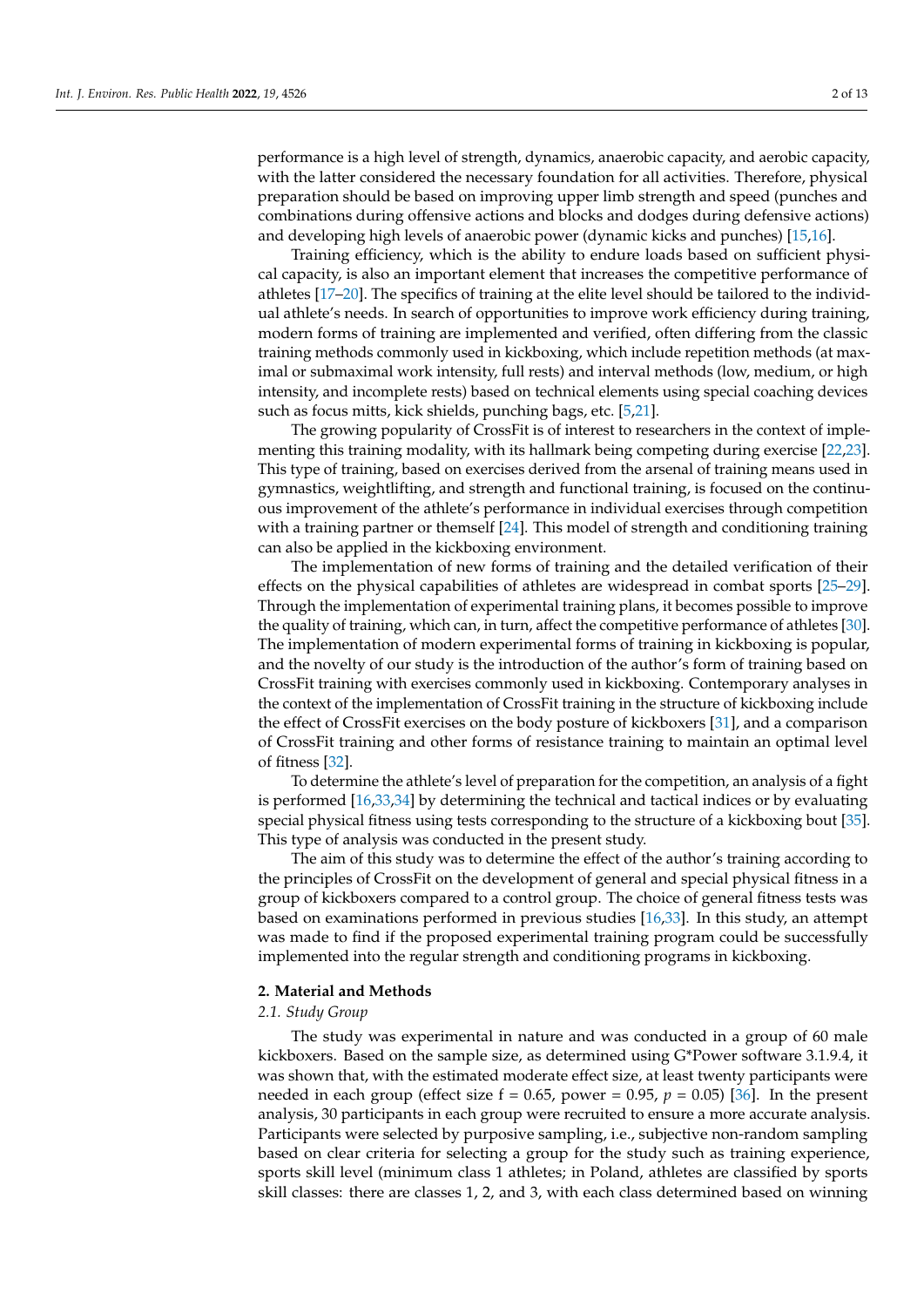during competitions), consent to participate in the experiment, and good health status. The inclusion criteria adopted were due to the high intensity of the proposed form of training that requires the participants to have bodies adapted to such a high level of exercise. The selected group was randomly divided into two (experimental and control) groups, each consisting of 30 athletes.

In the control group, training was conducted according to a standard general cycle. In the study group (experimental), training was modified (independent variable) by introducing an experimental program (CrossFit workout) into their standard training. The experiment required a high degree of accuracy and maximum commitment from the athletes. During the experiment, the athletes did not participate in sporting events or sparring at competitive intensity levels and did not report any injuries. Observation of the changes in the experiment and their quantitative evaluation were also performed. The dependent variable in this case was general and special physical fitness, viewed as differences in the fitness test results in both groups.

## *2.2. Morphological Characteristics of the Subjects*

The mean training experience in all participants was  $8.1 \pm 4.24$  years. They trained 1.5 to 2 h, 6 to 8 times per week. The mean age of study participants was  $20.07 \pm 1.46$  years, body weight was 73.56  $\pm$  8.13 kg, body height was 179.55  $\pm$  0.45 cm, body fat was 14  $\pm$  0.2%, and BMI was 23.63  $\pm$  1.19 kg/m<sup>2</sup>. Body composition and body weight were measured using a Tanita BC-601 body composition monitor (Tanita, Tokyo, Japan) [\[37\]](#page-11-13) in the morning in fasting conditions, whereas body height was measured using a SECA 2017 body height meter (Seca, Hamburg, Deutschland). The examination was performed in the standing position, as recommended by the manufacturer. The subjects did not consume alcohol the day before the measurement and avoided large meals and extreme physical exercise.

## *2.3. Research Program and Methodology*

According to the principles of the implementation of pedagogical experiments, the researcher's interference involved manipulation of the training process in the experimental group. The first examination took place before the experimental training in both groups, in the control and preparation mesocycle of the preparation period. Next, the group of participants performed a modified workout (by introducing an experimental program based on CrossFit workout into their standard training programs) three times a week during each training session. During this time, the control group performed standard kickboxing training without modification. After eight weeks, another examination was conducted (effect control).

Furthermore, each participant was instructed not to use specialized diets and supplementation during the experiment due to the strong relationship between diets and results obtained during tests. Diets were monitored using notebooks in which the participants recorded the foods they consumed using home measures based on a photo album of foods and products. The recording procedure was continued for 3 days: 2 working days and 1 day off [\[38\]](#page-11-14). The analysis of diet observations revealed neither specific diets nor the use of performance-enhancing supplements in the training groups. The experiment was approved (No./309/KBL/OIL/2019) by the Bioethics Committee of the Regional Medical Chamber in Kraków, Poland.

## *2.4. Principles of the Experimental Training*

Using the principles of CrossFit training methodology [\[39\]](#page-11-15) and typical kickboxing training exercises based on the most frequently performed techniques [\[40\]](#page-11-16), a training program was developed to improve the physical fitness of kickboxers (Table [1\)](#page-3-0).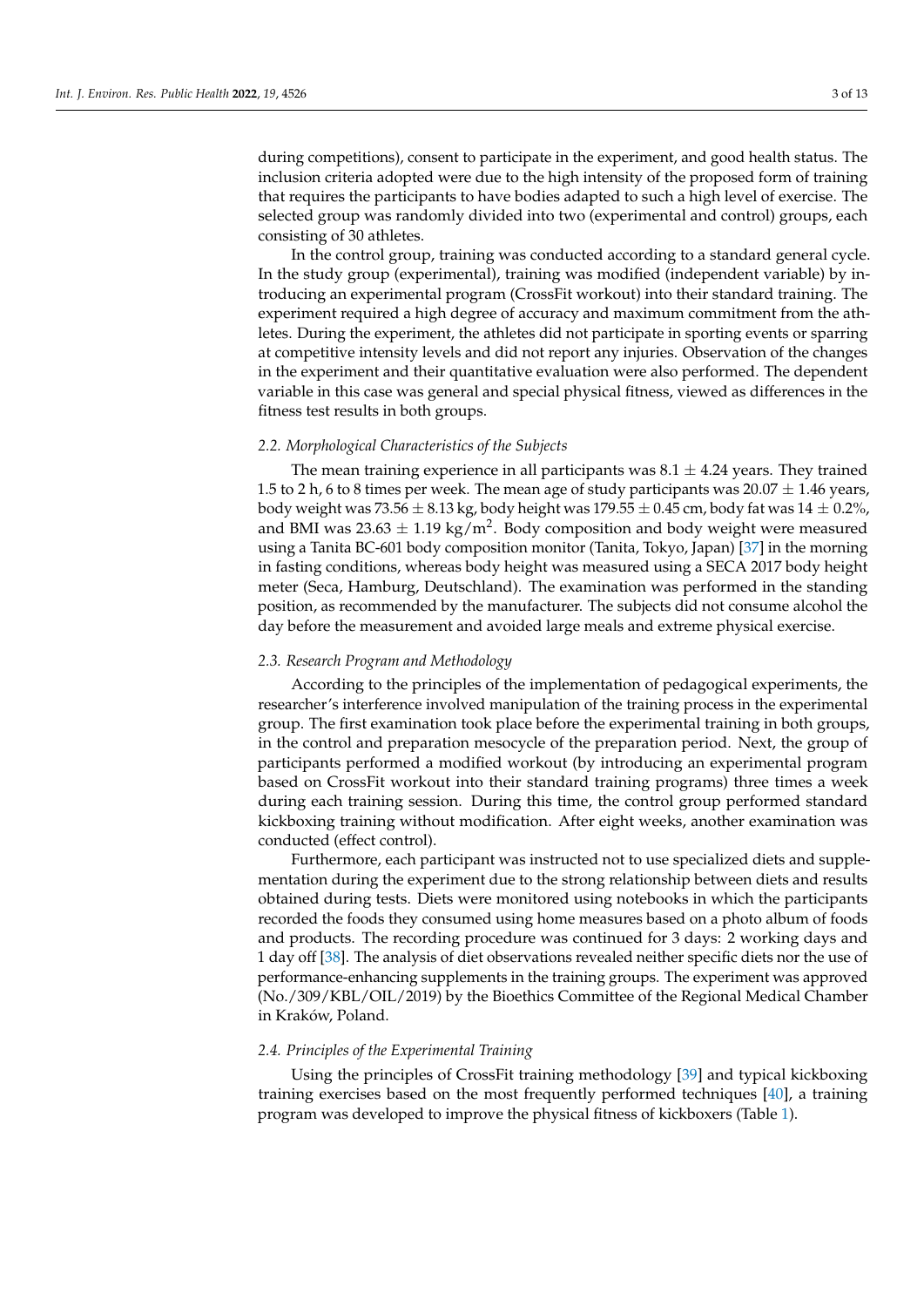| <b>Experimental Training Program: Methodology</b> |              |  |  |  |  |  |
|---------------------------------------------------|--------------|--|--|--|--|--|
| Number of exercises                               |              |  |  |  |  |  |
| Method and duration                               | AMRAP 10 min |  |  |  |  |  |
| External resistance                               | Body weight  |  |  |  |  |  |
| Exercise intensity                                | Submaximal   |  |  |  |  |  |
| Rests                                             | No rest      |  |  |  |  |  |
|                                                   |              |  |  |  |  |  |

<span id="page-3-0"></span>**Table 1.** Methodology of the experimental training program.

AMRAP—As many rounds as possible, a method of training that involves performing as many sets of efforts as possible at a fixed number of repetitions in a given time.

The experimental training program is based on the AMRAP method (Table [2\)](#page-3-1), which consists of performing as many sets of efforts as possible with a fixed number of repetitions in a given time (10 min in this case) [\[39\]](#page-11-15). To avoid boredom and training routine, a different training unit was planned for each workout of the week. Each workout was preceded by a warm-up and consisted of 8 exercises including boxing punches, kickboxing kicks, and exercises typical of the CrossFit methodology such as burpees (transition from standing upright to squat position, kicking the feet back to a front support position, returning to squat position, and jumping up), or box jumps. The training program was designed so that it was simple to perform and accessible to every participant. Therefore, additional equipment was kept to a minimum.

<span id="page-3-1"></span>**Table 2.** The experimental training program used in the study.

| <b>Workout 1: Monday</b>                                                                                                                                                                                                                                                                                                                                                                                                                           | Workout 2: Wednesday                                                                                                                                                                                                                                                                                                                                                                                                                                                                                                                                                                                                                                                                                                        | Workout 3: Friday                                                                                                                                                                                                                                                                                                                                                                                                                                                                                                    |  |  |
|----------------------------------------------------------------------------------------------------------------------------------------------------------------------------------------------------------------------------------------------------------------------------------------------------------------------------------------------------------------------------------------------------------------------------------------------------|-----------------------------------------------------------------------------------------------------------------------------------------------------------------------------------------------------------------------------------------------------------------------------------------------------------------------------------------------------------------------------------------------------------------------------------------------------------------------------------------------------------------------------------------------------------------------------------------------------------------------------------------------------------------------------------------------------------------------------|----------------------------------------------------------------------------------------------------------------------------------------------------------------------------------------------------------------------------------------------------------------------------------------------------------------------------------------------------------------------------------------------------------------------------------------------------------------------------------------------------------------------|--|--|
| $40 \times$ punching bag techniques:<br>jab, punch<br>$40 \times$ air squat<br>$30 \times$ kick pad techniques: left.<br>middle roundhouse kick 2×, right.<br>middle roundhouse kick<br>$30 \times$ box jumps (40 cm)<br>$20 \times$ punching bag techniques: jab,<br>punch, left middle roundhouse kick<br>$20 \times$ sit-ups<br>$10 \times$ burpees + punching bag<br>combinations: jab, punch, high<br>roundhouse kick<br>$10 \times$ push-ups | $60 \times$ mountain climbers<br>$\overline{\phantom{0}}$<br>$10 \times$ punching bag techniques: jab,<br>$\overline{\phantom{a}}$<br>punch, left middle roundhouse kick<br>$30 \times$ Russian twists<br>$\overline{\phantom{a}}$<br>$30 \times$ punching bag techniques: jab,<br>$\overline{\phantom{a}}$<br>punch, left. middle roundhouse kick<br>$30 \times$ lunges<br>$\overline{\phantom{a}}$<br>$15 \times$ air squat + left middle front<br>$\blacksquare$<br>kick/right middle front kick<br>$15 \times$ box jumps<br>$\overline{\phantom{a}}$<br>$10 \times$ burpees + punching bag<br>$\overline{\phantom{a}}$<br>combinations: left middle<br>roundhouse kick 2×/right middle<br>round<br>house kick $2\times$ | $50 \times$ single under<br>$20 \times$ (push-ups 2 $\times$ + punching bag<br>techniques: jab, punch)<br>$20 \times$ spinal rock<br>$20 \times$ (air squat 2 $\times$ + left middle<br>roundhouse kick/right middle<br>roundhouse kick<br>$10 \times$ hand release push-ups<br>$\qquad \qquad \blacksquare$<br>$10 \times$ burpees + kick pad<br>$\overline{\phantom{0}}$<br>combinations: jab, punch<br>$10 \times$ tuck jumps<br>$\overline{\phantom{0}}$<br>$5 \times$ combinations of any 5 kicks on<br>the bag |  |  |

A detailed video illustration of the exercises is provided in the Supplementary Materials.

*2.5. Physical Fitness Tests*

Physical fitness was evaluated using selected items of the International Committee on the Standardization of Physical Fitness Test (ICSPFT) [\[2\]](#page-10-14) and Eurofit Physical Fitness Test (EUROFIT) [\[41\]](#page-11-17). The entire test battery consisted of the following tests:

- 1. Cooper test (in m). A running endurance test consisting of 12 min of uninterrupted running. The running distance is measured [\[42\]](#page-11-18).
- 2. Dynamic sit-ups (in reps). Evaluation of abdominal strength: the tested person lies on the mattress with feet 30 cm apart and knees bent at a right angle. Hands are intertwined, resting on the neck. The participant is assisted by a partner who holds the participant's feet so that they remain in contact with the ground. At the start signal, the participant sits up to touch the knees with elbows and then returns to the starting position. The exercise duration is 30 s [\[41\]](#page-11-17).
- 3. Pull-ups (in reps). Evaluation of the strength of the shoulder girdle using the number of repetitions: the participant catches the bar with a pronated grip and hangs; at the signal, the participant bends their arms at the elbows and pulls the body up so high that the chin is above the bar and then, without a rest, returns to a simple hanging; the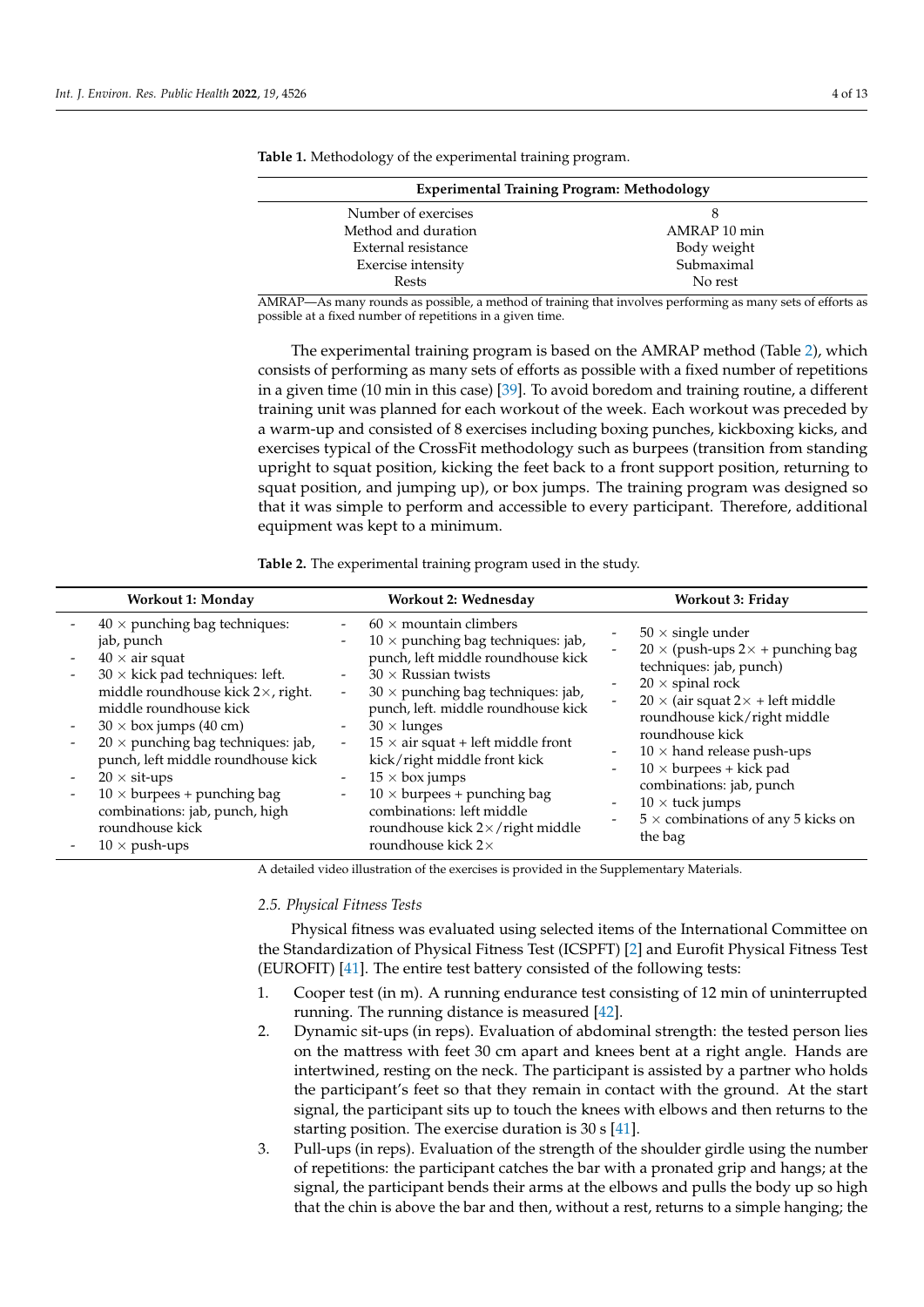exercise is repeated as many times as possible without a rest; the result is the number of complete pull-ups (chin over the bar) [\[2\]](#page-10-14).

- 4. Measuring handgrip strength with a dynamometer (evaluation of static force). The participant stands with a small straddle with a dynamometer held tightly in the fingers. The arm is positioned along the body so that the hand does not touch the body, and the participant performs a short grip on the dynamometer with maximum force, with the other arm resting along the body. The better result of the two tests of maximal static strength (in kgf) of the dominant hand (HGSmax) using a handgrip dynamometer (MG 4800, Charder, Taichung, Taiwan) was recorded, with an accuracy of 1 kg. The better score of the right and left hand tests was recorded, and the interval between the tests was 5 min [\[41\]](#page-11-17).
- 5. Flexibility test: sit-and-reach (in cm). The test is performed as a sit-and-reach movement, with the range of motion measured in cm, below the feet level. In a seated position, the participant reaches their arms forward as far as they can. The participant, in a straddle sitting position, reaches forward with the hands as far as possible by sliding the ruler on the surface of the box with a previously prepared scale. The better of the two results is recorded. If the participant reaches 10 cm beyond the toes, they achieve a score of 10. A box 40 cm long, 45 cm wide, and 35 cm high, a 65 cm long graduated box top protrudes 25 cm over the side wall that marks the width of the box and is used as a feet rest; the box top is fixed in such a way that the graduation mark drawn on it indicates 50 in the place where feet touch the surface of the box. A 30 cm-long ruler is placed loosely on the surface of the box perpendicularly to its longitudinal axis and used for moving with hands while performing a forward reach [\[41\]](#page-11-17).
- 6. Shuttle run (in s). The participant runs on a signal to the second line 5 m away, crosses it with both feet, and comes back. They run 10 times for a distance of 5 m; the time of the shuttle run is measured and rounded to a decimal place of a second [\[41\]](#page-11-17).
- 7. Tapping (assessment of the speed of upper limb movement). The participant stands with a small straddle, putting the non-dominant hand on a rectangular plate; the dominant hand should be placed crosswise on the opposite plate, and then the participant touches both plates alternately as quickly as possible. The participant performs a total of 50 movements, i.e., touches each plate 25 times. The better of the two results is recorded, determined by the time it takes to touch each plate 25 times, measured to the nearest 0.1 s. The equipment needed includes an adjustable height table (or vaulting box), two rubber discs 20 cm in diameter horizontally attached to the table with their centers 80 cm apart, a  $10 \times 20$  cm rectangular plate placed in the middle between them, and a timer [\[41\]](#page-11-17).
- 8. Clap push-ups (n)—in the front support position with feet on a gym bench (30 cm), the participant performs the maximum number of push-ups from the ground with a hand clap [\[43\]](#page-11-19).
- 9. Standing long jump (in cm). The participant stands with the feet slightly apart in front of the starting line, bends the knees, and moves the arms backward at the same time, and then they perform an arm swing and jump as far as they can; the landing occurs on both feet while maintaining the upright position; the test is performed twice. The longest of the two jumps measured to the closest mark left by the participant's heel is recorded, with an accuracy of 1 cm [\[41\]](#page-11-17).
- 10. To assess special fitness, the special kickboxing fitness test (SKFT) [\[35\]](#page-11-11) and batteries of special fitness tests designed for combat sports in the standing position were used [\[44\]](#page-11-20).
- 11. To evaluate special fitness levels and technical skills, all participants underwent the special kickboxing fitness test (SKFT) [\[45\]](#page-11-21). Description of the procedure for special kickboxing physical fitness test: Prior to performing the test, participants performed a warm-up that included 5 min of an easy run and 10 min of general warm-up and stretching (flexibility) exercises. The following tools were prepared to perform the test: adhesive tape to mark distances on the mat, a stopwatch to measure time, kick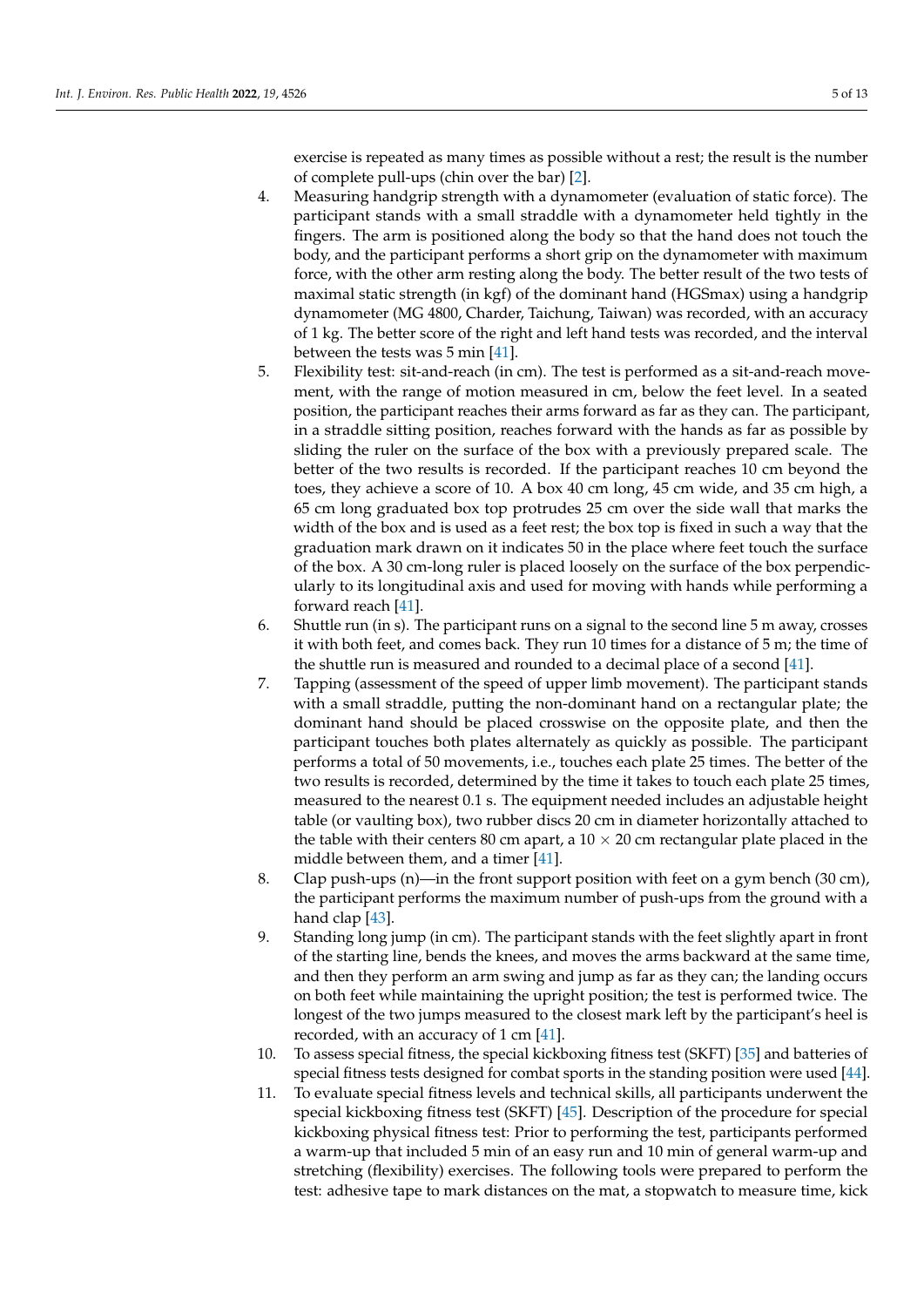shields and punch shields, a protocol for recording the results, and a sport tester (heart rate monitor). In the first station, the athlete performs, from a fighting stance, a combination of punches to the shield held by the partner: left and right straight punches to the head, without stopping, for 30 s. After completing this part of the test, the athlete runs 10 m in a straight line to the next station (No. 2), where, from the fighting position, they perform roundhouse kicks to the shield held by the partner for 30 s: left high kick (high roundhouse kick) and right high kick to the head. Next, the athlete runs back to the first station with shields and performs a left straight-right hook combination for another 30 s to the head. After completion of this part of the test, the athlete runs 10 m to the partner holding the shield in station 2 and performs middle roundhouse kicks for 30 s alternately with the right and left leg to the body trunk. The total special exercise time during the test is 2 min  $(4 \times 30 \text{ s})$ . Correctly performed kicks and punches were counted in each of the four parts. Heart rate (HR, bpm) was measured directly after completion of the test and after 1 min rest. The Garmin HRM chest strap was used in the tests. The proposed special fitness test allowed for the evaluation of the technical level of athletes in terms of the most effective and most frequently used hand techniques (punches) and leg techniques (kicks), speed (number of punches and kicks performed per time unit), special endurance (response of the circulatory system and number of punches and kicks), coordination (combination of kicks and punches), and flexibility (kicking range). The 10 m running distance used to move between stations corresponds to the diagonal of the largest ring found in ring combat sports. The technical skills used in the test ensure the selectivity of the test, making it inaccessible to those who do not perform special training and do not have the appropriate level of technical proficiency. Furthermore, after the test, based on the results obtained, the index of special fitness was calculated using a specialized formula:

> Final  $HR(bpm) + HR1min(bpm)$  $Kick + Punches(N)$

where:

Final HR—heart rate recorded immediately after completion of the test; HR1 min—heart rate recorded 1 min after completion of the test; Kicks—the number of kicks performed in the test; Punches—the number of punches performed in the test.

The special fitness index reflects the level of a fighter's special fitness, which means the effective interaction of the body's exercise capacity, general fitness, and the athlete's technical skills. The interpretation of the score is inversely proportional: the higher the level of special fitness, the lower the value of the kickboxing test index.

- 12. Speed punches test. The punches are performed from a fighting stance. Each participant performs a combination composed of two punches: a left straight punch (Jab) to the head and a right straight punch (Punch) to the body trunk without changing the distance. The shields to which the participant performs 30 such combinations (60 punches in total) are held by a partner at the constant height. The time needed to perform 30 complete combinations is recorded in seconds to the nearest 0.1 s.
- 13. Hip-turning speed test: in the hip-turning speed (frequency) test, each athlete has a belt attached over the right hip (unless they fight in the opposite position) and, using the fighting stance, turns their hips to the left. This movement causes tension of the belt held by the coach standing behind the athlete (control). Next, the participant returns the hip. The participant is instructed to perform 30 hip turns (the number of belt tension instances is counted). The time taken to perform 30 turns was recorded.

The tests were conducted in a three-day mode at noon: trials 1–5 on the first day, trials 6–9 on the second day, and special fitness tests on the third. All tests were performed before and after the experiment, except for tapping, standing long jump, and flexibility tests,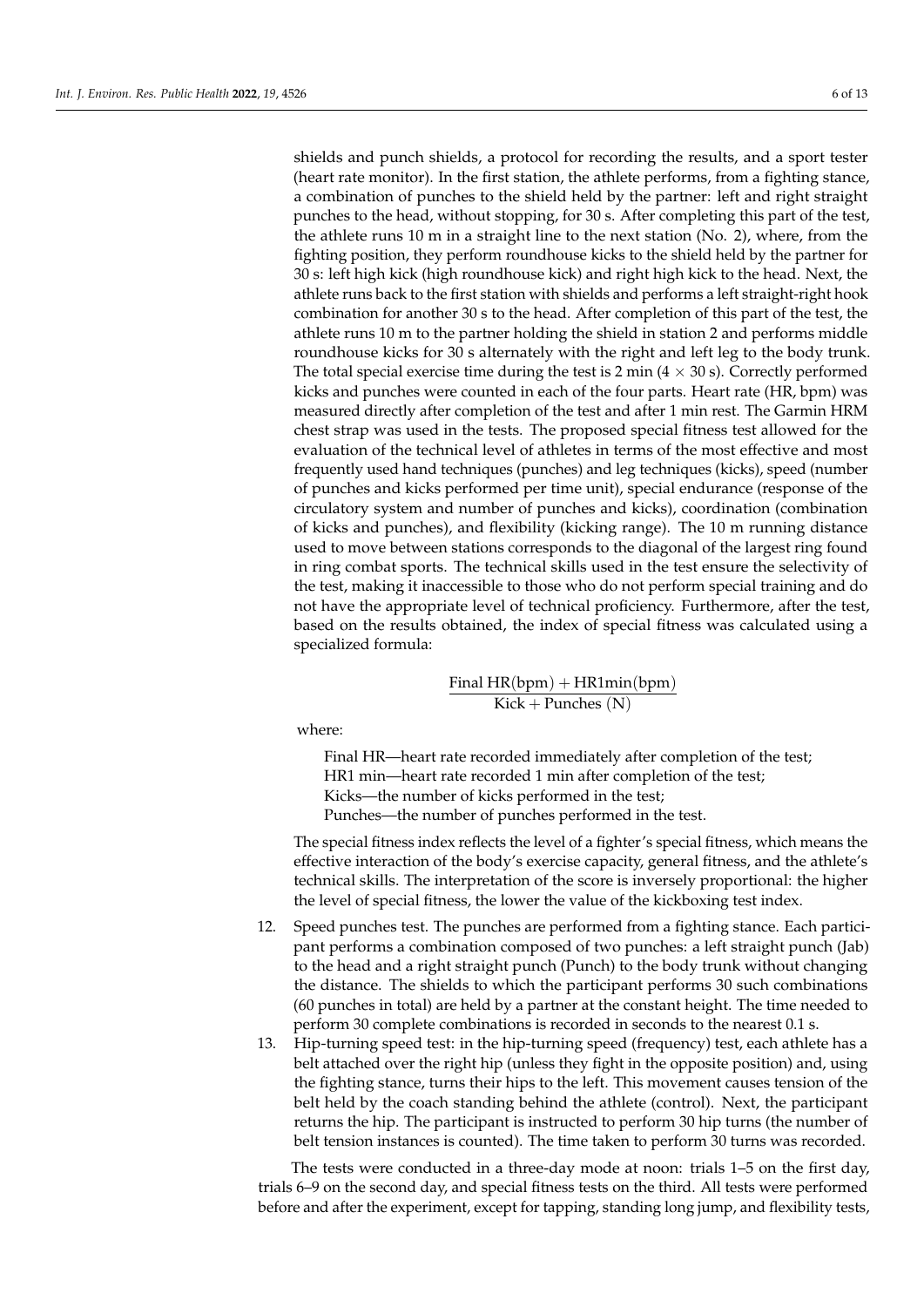which were performed twice, and the better score was recorded. The intervals between the tests were designed so that the participants rested completely. A 20 min warm-up was conducted with the athletes prior to testing.

## *2.6. Statistical Analysis*

Statistical analysis of logarithmic data was performed using STATISTICA v13.1 PL software (Statsoft, Kraków, Poland). Basic descriptive statistics were computed: arithmetic means, standard deviations, and 95% confidence intervals. The data were tested for normal distribution using the Shapiro–Wilk test, and Student's *t*-test for dependent variables was used to assess the significance of differences. Student's *t*-test for independent variables was used to determine the significance of differences between the control and experimental groups. The effect size was calculated using Cohen's d index. When d ranges from 0 to 0.2, the effect is small, i.e., negligible; it is medium from 0.2 to 0.5, large from 0.5 to 0.8, and extremely large when over 1.4. The relationships between the data were verified using Pearson linear correlation. Correlation values were interpreted as weak for the ranges of −0.5 to 0.0 or 0.0 to 0.5, and strong for −1.0 to −0.5 or 0.5 to 1.0 [\[46](#page-11-22)[,47\]](#page-11-23). The level of statistically significant differences was set at *p* < 0.05.

## **3. Results**

Statistically significant differences were found in the results of measurements before and after the experiment in the experimental group. Significant improvements in performance were noted in all tests except for the Cooper test. The analysis of the results (Table [3\)](#page-7-0) indicated a statistically significant increase in abdominal muscle strength (5% difference), handgrip strength, an increase in the number of pull-ups (12% difference), an increase in the number of clap push-ups (9% increase), and an increase in the length of the long jump (1.8% difference), as well as a decrease in the time of the shuttle run (3% difference) and an increase in the results of the sit-and-reach test (8% difference) compared to the results of the initial test (pre-test compared to post-test). No statistically significant differences in the results of the Cooper test were observed  $(p > 0.05)$ . In the control group, the only significantly improved result was the static strength test (handgrip test on a dynamometer). A comparison of the difference between the groups after the experiment revealed statistically significant differences in abdominal strength, clap push-ups, standing long jump, sit-and-reach, and tapping (Table [3\)](#page-7-0).

The analysis of the changes in special fitness induced by the experiment showed a significant improvement in all the parameters measured in the experimental group. Furthermore, there were significant adverse changes in the control group in punch speed and hip-turning speed. The difference between the groups after completion of the experiment on the special kickboxing fitness test (SKFT) and the total number of punches in the test and the hip-turning speed were also found to be statistically significant (Table [4\)](#page-7-1).

There were statistically significant relationships of endurance as measured by the Cooper test, total number of punches in the SKFT, speed of upper limb movements (tapping) with punching speed, and agility run with hip-turning speed. All the correlations were high and statistically significant at *p* < 0.001 (Table [5\)](#page-8-0).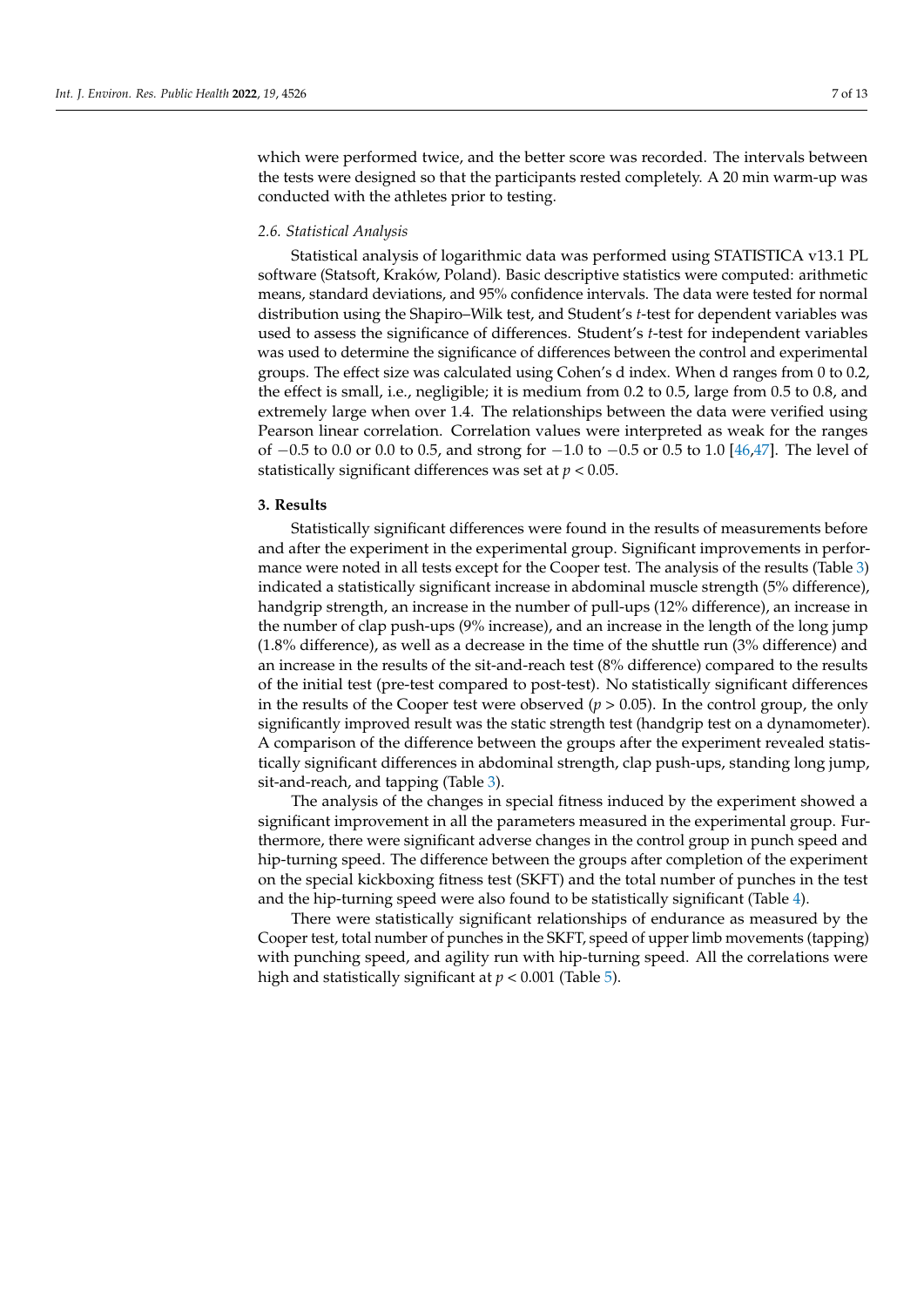| Parameters                                           | Pre-Test                         |           | Post-Test                        |                                 | Mean Difference (95%CI)<br><b>Pre-Post Test</b> |           |            | Student's t-Test |         | <b>Effect Size</b> |           |
|------------------------------------------------------|----------------------------------|-----------|----------------------------------|---------------------------------|-------------------------------------------------|-----------|------------|------------------|---------|--------------------|-----------|
|                                                      | Mean                             | <b>SD</b> | Mean                             | SD                              | Mean                                            | <b>SD</b> | $-95\%$ CI | $+95\%$ CI       | t       | p                  | Cohen's D |
| Abdominal strength (n) E                             | 25.97                            | 3.79      | 27.47                            | 3.42                            | $-1.5$                                          | 2.1       | $-2.28$    | $-0.71$          | $-3.91$ | < 0.001            | $-0.11$   |
| Abdominal strength (n) C                             | 24.66                            | 3.20      | 24.40                            | 3.10                            | 0.26                                            | 0.10      | $-0.12$    | 0.66             | 1.39    | 0.17               | 0.08      |
| Between group                                        | $t = 1.43$ $p = 0.15$ $d = 0.37$ |           |                                  | $t = 3.63$ $p = 0.001$ d = 0.94 |                                                 |           |            |                  |         |                    |           |
| Pull-ups (n) E                                       | 6.73                             | 3.12      | 7.60                             | 3.39                            | $-0.87$                                         | 1.25      | $-1.33$    | $-0.40$          | $-3.79$ | < 0.001            | $-0.80$   |
| Pull-ups (n C                                        | 7.20                             | 3.19      | 7.43                             | 4.03                            | $-0.23$                                         | $-0.84$   | $-0.99$    | 0.52             | $-0.62$ | 0.53               | 0.06      |
| Between group                                        | $t = -0.57$ $p = 0.56$ d = 0.15  |           | $t = 0.17$ $p = 0.86$ d = 0.05   |                                 |                                                 |           |            |                  |         |                    |           |
| Dynamometric measurement of<br>handgrip force (kg) E | 51.99                            | 2.72      | 52.51                            | 2.79                            | $-0.52$                                         | 0.40      | $-0.66$    | $-0.37$          | $-7.14$ | < 0.001            | $-0.07$   |
| Dynamometric measurement of<br>handgrip force (kg) C | 52.11                            | 3.01      | 52.69                            | 3.13                            | $-0.58$                                         | $-0.12$   | $-0.92$    | $-0.22$          | $-3.29$ | 0.02               | 0.19      |
| Between group                                        | $t = -0.16$ $p = 0.86$ d = 0.04  |           | $t = -0.22 p = 0.82 d = 0.06$    |                                 |                                                 |           |            |                  |         |                    |           |
| Clap push-ups (n) E                                  | 11.03                            | 4.87      | 12.23                            | 5.53                            | $-1.2$                                          | 1.28      | $-1.67$    | $-0.73$          | $-5.17$ | < 0.001            | $-0.04$   |
| Clap push-ups (n) C                                  | 11.66                            | 5.03      | 11.43                            | 4.73                            | 0.23                                            | 0.3       | $-0.18$    | 0.65             | 1.15    | 0.25               | 0.05      |
| Between group                                        | $t = -0.49$ $p = 0.62$ d = 0.13  |           | $t = 0.60 p = 0.04 d = 0.16$     |                                 |                                                 |           |            |                  |         |                    |           |
| Standing long jump (cm) E                            | 201.2                            | 14.9      | 204.83                           | 15.66                           | $-3.63$                                         | 2.77      | $-4.67$    | $-2.60$          | $-7.17$ | < 0.001            | $-0.02$   |
| Standing long jump (cm) C                            | 201.3                            | 11.97     | 201.46                           | 12.37                           | $-0.16$                                         | $-0.4$    | $-1.09$    | 0.76             | $-0.36$ | 0.17               | 0.01      |
| Between group                                        | $t = -0.02 p = 0.97 d = 0.01$    |           |                                  | $t = 0.92 p = 0.03 d = 0.24$    |                                                 |           |            |                  |         |                    |           |
| Shuttle run (s) E                                    | 19.37                            | 2.58      | 18.71                            | 2.23                            | 0.63                                            | 0.74      | 0.36       | 0.91             | 4.68    | < 0.001            | 0.11      |
| Shuttle run (s) C                                    | 18.61                            | 2.08      | 18.64                            | 2.07                            | $-0.03$                                         | 0.01      | $-0.07$    | 0.00             | $-2.04$ | 0.06               | 0.01      |
| Between group                                        | $t = 1.19$ $p = 0.23$ $d = 0.33$ |           |                                  | $t = 0.10 p = 0.92 d = 0.03$    |                                                 |           |            |                  |         |                    |           |
| The Cooper test (m) E                                | 2375.83                          | 240.75    | 2390.33                          | 213.25                          | $-14.5$                                         | 237.87    | $-103.32$  | 74.32            | $-0.33$ | 0.74               | 0.00      |
| The Cooper test (m) C                                | 2400.60                          | 213.37    | 2398.40                          | 228.94                          | 2.2                                             | $-15.57$  | $-42.16$   | 18.56            | $-0.79$ | 0.43               | 0.01      |
| Between group                                        | $t = -0.91 p = 0.36 d = 0.11$    |           | $t = -0.89 p = 0.37 d = 0.04$    |                                 |                                                 |           |            |                  |         |                    |           |
| Sit-and-reach (cm) E                                 | 10.33                            | 4.67      | 11.27                            | 4.75                            | $-0.93$                                         | 1.34      | $-1.43$    | $-0.43$          | $-3.82$ | < 0.001            | $-0.04$   |
| Sit-and-reach (cm) C                                 | 11.26                            | 3.77      | 11.13                            | 3.73                            | 0.13                                            | 0.04      | $-0.19$    | 0.45             | 0.84    | 0.40               | 0.03      |
| Between group                                        | $t = -0.85$ $p = 0.39$ d = 0.22  |           | $t = 3.37$ $p = <0.001$ d = 0.03 |                                 |                                                 |           |            |                  |         |                    |           |
| <b>Tapping E</b>                                     | 12.41                            | 1.48      | 11.76                            | 1.36                            | $-0.65$                                         | 0.52      | $-0.46$    | $-0.84$          | 6.92    | < 0.001            | 0.41      |
| Tapping C                                            | 12.09                            | 1.38      | 11.98                            | 1.45                            | 0.11                                            | 0.07      | $-0.62$    | 1.01             | 0.49    | 0.62               | 0.08      |
| Between group                                        | $t = 0.84$ $n = 0.40$ $d = 0.22$ |           |                                  | $t = 1.14 n = 0.05 d = 0.16$    |                                                 |           |            |                  |         |                    |           |

<span id="page-7-0"></span>**Table 3.** General physical fitness of the participants before and after the experiment.

**Between group** t =  $0.84$  *p* =  $0.40$  d =  $0.22$  t =  $1.14$  *p* =  $0.05$  d =  $0.16$ 

E—experimental group, C—control group, SD—standard deviation, CI—confidence intervals, statistically significant values are bolded.

<span id="page-7-1"></span>**Table 4.** Special physical fitness of the participants before and after the experiment.

|                           | Pre-Test                          |                                                                     | Post-Test                          |                               | Mean Difference (95%CI)<br>Pre-Post Test |              |           | Student's t-Test |           | <b>Effect Size</b> |           |
|---------------------------|-----------------------------------|---------------------------------------------------------------------|------------------------------------|-------------------------------|------------------------------------------|--------------|-----------|------------------|-----------|--------------------|-----------|
| Parameters                |                                   |                                                                     |                                    |                               |                                          |              |           |                  |           |                    |           |
|                           | Mean                              | SD                                                                  | Mean                               | SD                            | Mean                                     | <b>SD</b>    | $-95\%CI$ | $+95\%CI$        | $\ddot{}$ | $\boldsymbol{p}$   | Cohen's D |
| <b>SKFT-Index E</b>       | 191.13                            | 9.07                                                                | 187.80                             | 9.32                          | 3.32                                     | $\mathbf{0}$ | 0.57      | 6.09             | 2.47      | 0.02               | 0.46      |
| <b>SKFT-Index C</b>       | 189.70                            | 9.87                                                                | 188.51                             | 10.48                         | 1.92                                     | $-0.61$      | $-2.94$   | 6.74             | 0.80      | 0.42               | 0.12      |
| Between group             | $t = 0.58$ $p = 0.56$ d = 0.15    |                                                                     | $t = 1.24 p = 0.05 d = 0.43$       |                               |                                          |              |           |                  |           |                    |           |
| Total number of punches E | 280.13                            | 30.81                                                               | 293.26                             | 30.76                         | $-13.3$                                  | 0.05         | $-15.73$  | $-10.53$         | $-10.32$  | < 0.001            | 0.43      |
| Total number of punches C | 286.15                            | 29.63                                                               | 278.26                             | 33.17                         | 7.86                                     | $-3.54$      | $-2.23$   | 17.96            | 1.59      | 0.12               | 0.25      |
| Between group             |                                   | $t = -0.76$ $p = 0.44$ $d = 0.20$<br>$t = 1.72$ $p = 0.04$ d = 0.47 |                                    |                               |                                          |              |           |                  |           |                    |           |
| Punching speed E          | 16.27                             | 1.34                                                                | 15.76                              | 1.32                          | 0.37                                     | 0.02         | $-0.38$   | 0.63             | 8.52      | < 0.001            | 0.38      |
| Punching speed C          | 16.15                             | 1.39                                                                | 16.22                              | $-1.42$                       | 0.07                                     | $-0.07$      | $-0.14$   | $-0.00$          | $-2.12$   | 0.04               | 0.05      |
| Between group             | $t = -0.33$ $p = 0.74$ d = 0.09   |                                                                     | $t = -1.29$<br>$p = 0.20$ d = 0.34 |                               |                                          |              |           |                  |           |                    |           |
| Hip turning speed E       | 16.40                             | 1.58                                                                | 15.89                              | 1.63                          | 0.51                                     | $-0.05$      | 0.32      | 0.71             | 5.35      | < 0.001            | 0.32      |
| Hip turning speed C       | 16.64                             | 1.42                                                                | 16.82                              | 1.35                          | $-0.18$                                  | 0.07         | $-0.30$   | $-0.06$          | $-3.04$   | 0.03               | 0.13      |
| Between group             | $t = -0.65$ $p = 0.50$ $d = 0.16$ |                                                                     |                                    | $t = -2.40 p = 0.02 d = 0.62$ |                                          |              |           |                  |           |                    |           |

E—experimental group, C—control group, SD—standard deviation, CI—confidence intervals, statistically significant values are bolded.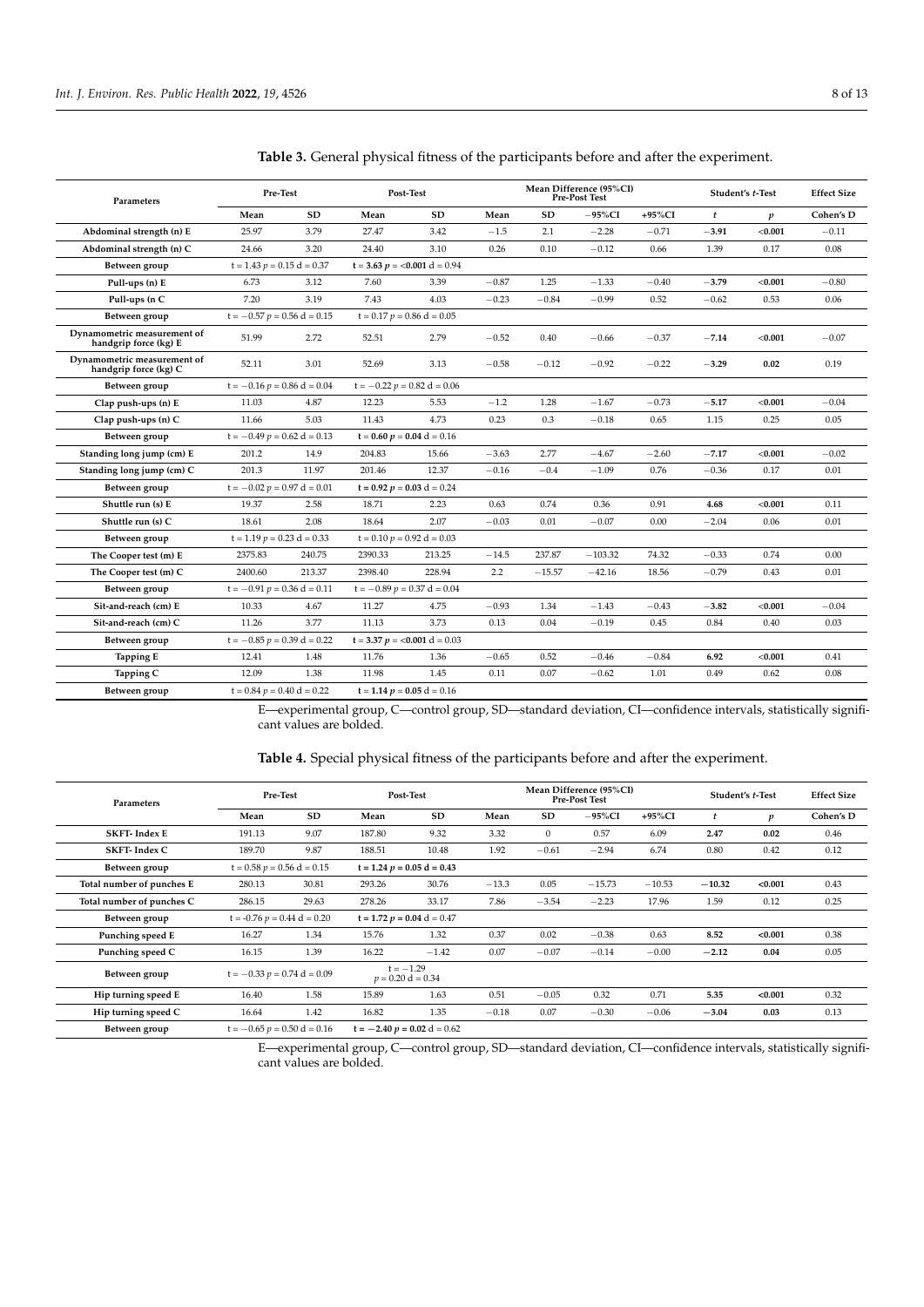| <b>Pearson Linear Correlation Coefficient</b> | <b>SKFT-Index</b> | <b>Total Number of Punches</b> | <b>Punching Speed</b> | <b>Hip Turning Speed</b> |
|-----------------------------------------------|-------------------|--------------------------------|-----------------------|--------------------------|
| Abdominal strength                            | $-0.67$           | $-0.57$                        | $-0.09$               | 0.11                     |
|                                               | p > 0.05          | p > 0.05                       | p > 0.05              | p > 0.05                 |
| Pull-ups                                      | 0.01              | 0.08                           | 0.22                  | $-0.06$                  |
|                                               | p > 0.05          | p > 0.05                       | p > 0.05              | p > 0.05                 |
| Clap push-ups                                 | 0.01              | 0.10                           | 0.08                  | $-0.13$                  |
|                                               | p > 0.05          | p > 0.05                       | p > 0.05              | p > 0.05                 |
| Standing long jump                            | $-0.01$           | 0.33                           | $-0.27$               | 0.16                     |
|                                               | p > 0.05          | p > 0.05                       | p > 0.05              | p > 0.05                 |
|                                               | $-0.30$           | 0.05                           | 0.24                  | 0.81                     |
| Shuttle run                                   | p > 0.05          | p > 0.05                       | p > 0.05              | p < 0.001                |
| The Cooper test                               | 0.13              | 0.76                           | $-0.28$               | $-0.24$                  |
|                                               | p > 0.05          | p < 0.001                      | p > 0.05              | p > 0.05                 |
|                                               | 0.03              | $-0.23$                        | $-0.29$               | $-0.07$                  |
| Sit-and-reach                                 | p > 0.05          | p > 0.05                       | p > 0.05              | p > 0.05                 |
|                                               | 0.19              | 0.18                           | 0.84                  | $-0.08$                  |
| Tapping                                       | p > 0.05          | p > 0.05                       | p < 0.001             | p > 0.05                 |

<span id="page-8-0"></span>**Table 5.** Relationships between special physical fitness and general physical fitness of kickboxers after the experimental program.

Statistically significant values are bolded.

#### **4. Discussion**

In this study, we attempted to determine the effect of CrossFit training on the general and special physical fitness of kickboxers. The results presented in this study allow for the verification of an experimental program based on CrossFit training. The idea of CrossFit training is to introduce a component of competing with a training partner or oneself, which increases the intensity and effectiveness of exercise [\[24\]](#page-11-3). The findings of the study show that the experiment had a positive effect on the fitness level in the experimental group, which was confirmed by statistically significant changes. Improvements were observed in abdominal muscle strength, shoulder girdle strength, and handgrip strength. The development of general body strength is a basic component of the preparation of a kickboxer to effectively use hand and foot techniques and to improve performance during the fight [\[4](#page-10-2)[,48](#page-11-24)[,49\]](#page-11-25). Furthermore, strength training is effective in protecting against injuries that are common in contact sports [\[50,](#page-11-26)[51\]](#page-11-27). The results of our research show that it is advisable to use CrossFit training as a supplement to basic kickboxing training in the preparation period. The experimental training also improved dynamic upper and lower limb strength as measured by standing long jump and clap push-ups. Muscle strength of both upper and lower limbs is essential for the athlete to win in full-contact formulas in kickboxing such as K1, low kick, and full contact [\[52,](#page-12-0)[53\]](#page-12-1). Taking into account the significant changes, it can be concluded that the training used in the experiment led to the increase in dynamic strength in the experimental group despite the lack of exercises with additional external resistance. A high level of dynamic power allows for the effective use of technical actions that affect the level of technical and tactical indices and thus fighting performance [\[16](#page-10-10)[,33\]](#page-11-9). Another effect of the implemented training program was a progression in speed, as confirmed by statistically significant changes recorded in the test of speed of hand movements (plate tapping test) in the experimental group. Accordingly, the authors' program induced improvements in upper limb speed in plate tapping and special fitness tests (punching speed). The relationship between these two components was confirmed by the high correlation between each other. It is worth noting that these abilities play a key role in full-contact formula (K1, low kick, full contact), light forms (kick light, light contact), and intermittent forms (point fighting) [\[54\]](#page-12-2), as well as in any fight using upper limbs (boxing, karate, etc.). According to Kimm and Theil, hand speed is especially important in boxing, both to protect against attack and throw punches [\[55\]](#page-12-3). A kickboxer who delivers punches at a fast pace can effectively attack the opponent, anticipate their intentions, and effectively defend against the opponent's attack. A high frequency of upper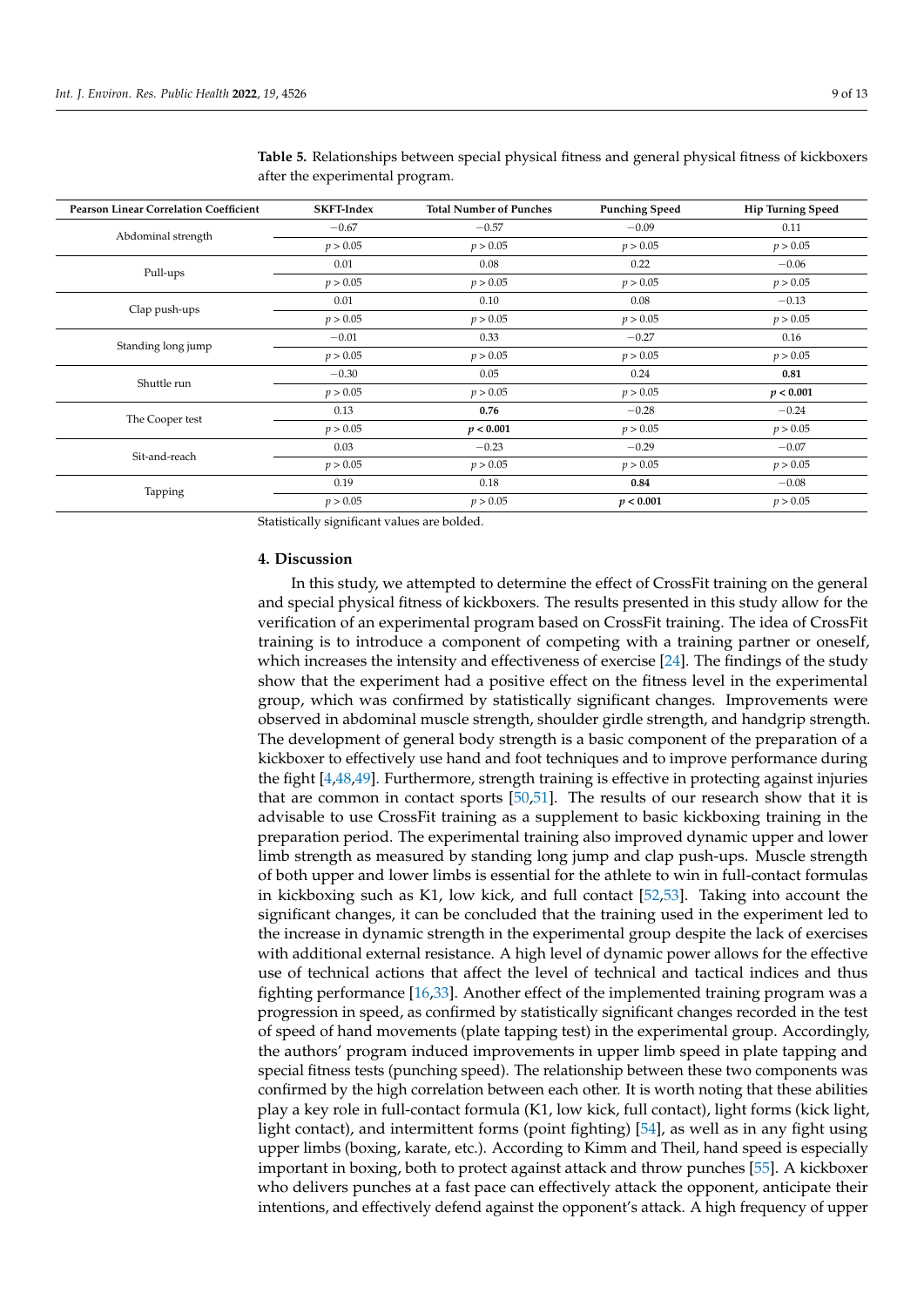limb movements and punches is highly desirable, especially in limited-contact formulas where a point advantage determines victory [\[9\]](#page-10-15). The observed progression can be explained by the use of plyometrics in the experimental training involving the upper limbs, such as burpees, combined with dynamic, explosive boxing actions on a bag. The purpose of these actions was to develop the muscles' ability to generate a large force in a short time (high force rate) or improve dynamics [\[56\]](#page-12-4). In addition to these characteristics, agility, balance, and coordination also play an important role in the training process [\[15\]](#page-10-9). An improvement in the results after the experimental training was also observed in the agility test (shuttle run). This ability determines the speed of movement, which is a precondition for effective movement in the fighting area and defense. Furthermore, the ability to move quickly and the footwork speed are the basis for meeting the technical and tactical objectives of the fight [\[57\]](#page-12-5).

In the present study, a high correlation was observed in the experimental group between the hip-turning speed in the special fitness test and shuttle run results. Interpretation of the relationships leads to the conclusion that the kick speed, associated with hip turning, is determined by agility, with its components being coordination and speed  $[2,15]$  $[2,15]$ . There was a significant increase in flexibility in the experimental group after the experimental training program. Flexibility is one of the elements needed to master technical skills [\[15\]](#page-10-9). The sit-and-reach test showed the progression of flexibility in athletes in the study group. The improvements may be due to the training used, which included high kicks that required a large range of motion. The Cooper Test, which measures the athlete's aerobic endurance level, showed small and statistically insignificant improvements in both groups. This may be explained by high baseline levels of running endurance in the kickboxers tested, whereas the specific kickboxing training and experimental training did not allow for significant development of this ability. It is worth noting that the higher level of the Cooper test results translates directly into higher special fitness, as evidenced by the high positive correlation with the total number of punches in the test. Furthermore, the experimental group showed a statistically significant reduction in the physical fitness index in the SKFT test, which indicates an improvement in the athletes' special endurance. Favorable changes were found in all special fitness parameters, i.e., the total number of punches, punching speed, and hip-turning speed. This leads us to assume that the applied training based on the components of CrossFit has a positive impact on the athlete's performance, which is measured by the results of special fitness tests [\[45](#page-11-21)[,58\]](#page-12-6).

## *Limitation in the Study*

A major limitation of our study was the lack of detailed verification of the study groups. We were unable to conduct the experiment in a closed facility where both groups would have the same conditions for functioning and training. Furthermore, we did not perform a direct test to evaluate  $VO<sub>2</sub>$  max based only on running endurance.

## **5. Conclusions**

The experimental training program based on the principles of CrossFit training had a positive effect on the physical fitness of the kickboxers in terms of strength, flexibility, agility, and speed indices in the experimental group. The experimental training program based on the principles of CrossFit training had a positive effect on special physical fitness. There were significant correlations in the parameters of special and general fitness, i.e., Cooper test vs. total of punches and kicks, shuttle run vs. hip-turning speed, and tapping vs. punching speed after the experimental training program.

## *Practical Implication*

The presented experimental training program can be implemented to improve the quality of kickboxing training in terms of improving general and special physical fitness in the preparation period.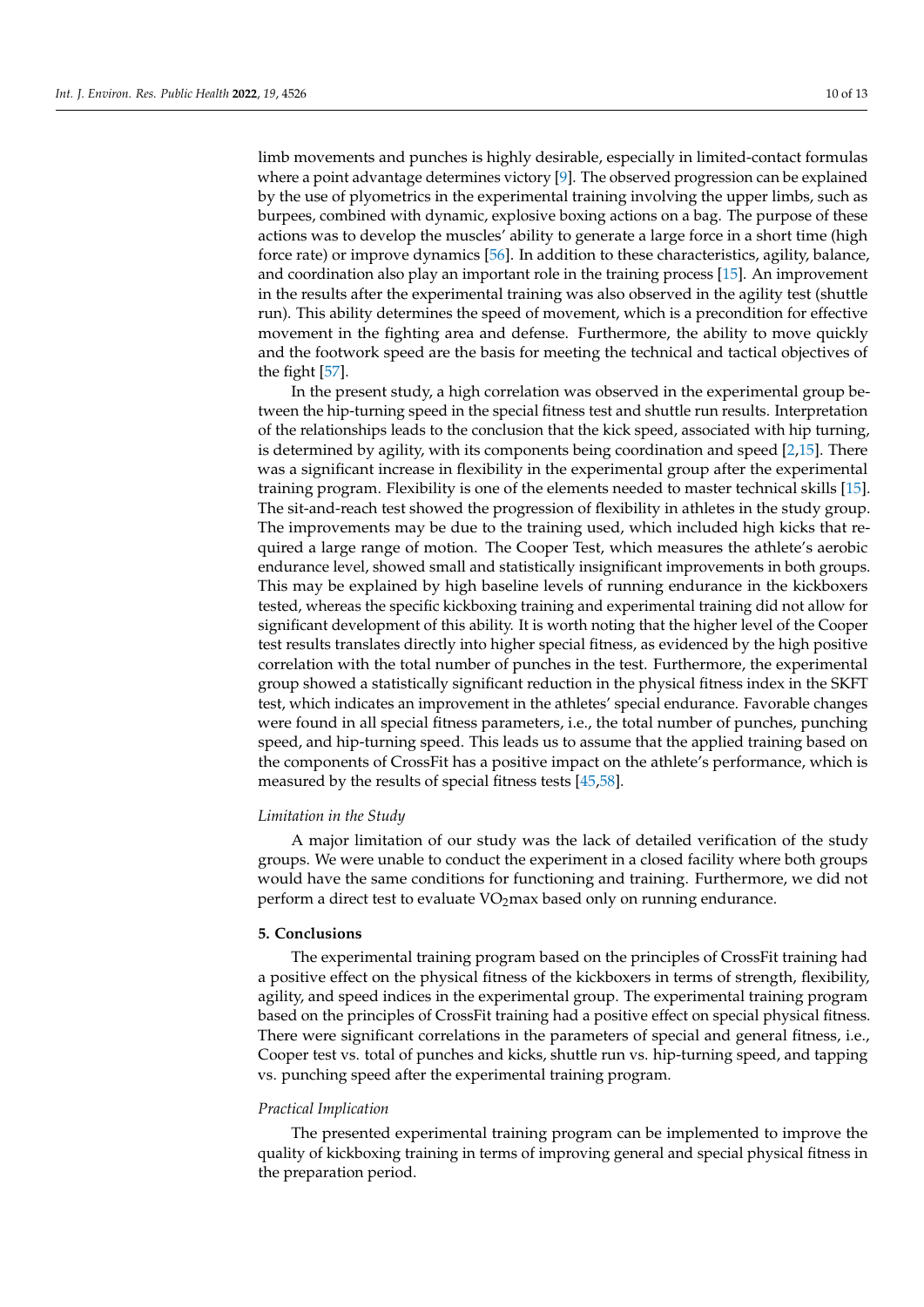**Supplementary Materials:** The following are available online at [https://www.mdpi.com/article/10](https://www.mdpi.com/article/10.3390/ijerph19084526/s1) [.3390/ijerph19084526/s1,](https://www.mdpi.com/article/10.3390/ijerph19084526/s1) Video S1:1 workout, Video S2: 2 workout, Video S3: 3 workout.

**Author Contributions:** Conceptualization, T.A., Ł.R., A.K. (Amadeusz Kwiatkowski), W.C., H.D.; methodology T.A., Ł.R., A.K. (Amadeusz Kwiatkowski), W.C.; software, T.A., Ł.R., A.K. (Amadeusz Kwiatkowski); validation, T.A., Ł.R., A.K. (Amadeusz Kwiatkowski), A.K. (Agnieszka Koteja), M.S.; formal analysis, T.A., Ł.R., A.K. (Amadeusz Kwiatkowski), J.J.-N.; investigation, T.A., Ł.R., A.K. (Amadeusz Kwiatkowski), A.K. (Agnieszka Koteja); resources, T.A., Ł.R., A.K. (Amadeusz Kwiatkowski), W.C., J.J.-N., M.S.; data curation, T.A., Ł.R., A.K. (Amadeusz Kwiatkowski), D.A., H.D; writing—original draft preparation, T.A., Ł.R., A.K. (Amadeusz Kwiatkowski), D.A., J.J.-N., A.R.; writing—review and editing, T.A., Ł.R., A.K. (Amadeusz Kwiatkowski), D.A., J.J.-N.; visualization, T.A., Ł.R., A.K. (Amadeusz Kwiatkowski), A.R.; supervision, T.A., Ł.R., A.K. (Amadeusz Kwiatkowski), W.C., J.J.-N.; project administration, T.A., Ł.R., A.K. (Amadeusz Kwiatkowski); funding acquisition, T.A., Ł.R., A.K. (Amadeusz Kwiatkowski), W.C., M.S. All authors have read and agreed to the published version of the manuscript.

**Funding:** This research received no external funding.

**Institutional Review Board Statement:** The research was approved by the Bioethics Committee at the Regional Medical Chamber (No./309/KBL/OIL/2019).

**Informed Consent Statement:** Informed consent was obtained from all subjects involved in the study.

**Data Availability Statement:** The data presented in this study are available on request from the corresponding author.

**Conflicts of Interest:** The authors declare no conflict of interest.

## **References**

- <span id="page-10-0"></span>1. Soza ´nski, H. *Podstawy Teorii Treningu Sportowego*; Blblioteka Trenera: Warsaw, Poland, 1999; ISBN 83–86504–67–7.
- <span id="page-10-14"></span>2. Szopa, J.; Mleczko, E.; Żak, S. Podstawy Antropomotoryki; Wydawnictwo Naukowe PWN: Warszaw, Poland; Kraków, Poland, 2000.
- <span id="page-10-1"></span>3. Szymańska, E.; Mleczko, E.; Płatek, A. Proposal For The Evaluation Of Physical Fitness According To The Health Related Fitness (H-Rf) Concept. *J. Kinesiol. Exerc. Sci.* **2017**, *27*, 43–63. [\[CrossRef\]](http://doi.org/10.5604/01.3001.0012.2308)
- <span id="page-10-2"></span>4. Buse, G.J.; Santana, J.C. Conditioning Strategies for Competitive Kickboxing. *Strength Cond. J.* **2008**, *30*, 42–48. [\[CrossRef\]](http://doi.org/10.1519/SSC.0b013e31817f19cd)
- <span id="page-10-13"></span>5. Rydzik, Ł.; Kardyś, P. Przewodnik Po Kickboxingu; Wydawnictwo Aha!: Łódź:, Poland, 2018; ISBN 978-83-7299-722-8.
- <span id="page-10-3"></span>6. Santana, C.C.A.; Azevedo, L.B.; Cattuzzo, M.T.; Hill, J.O.; Andrade, L.P.; Prado, W.L. Physical fitness and academic performance in youth: A systematic review. *Scand. J. Med. Sci. Sport.* **2017**, *27*, 579–603. [\[CrossRef\]](http://doi.org/10.1111/sms.12773) [\[PubMed\]](http://www.ncbi.nlm.nih.gov/pubmed/27714852)
- <span id="page-10-4"></span>7. Dziak, A.; Tayara, S. *Urazy I Uszkodzenia W Sporcie*; Kasper: Kraków, Poland, 1999.
- <span id="page-10-5"></span>8. Rydzik, Ł.; Niewczas, M.; Kędra, A.; Grymanowski, J.; Czarny, W.; Ambroży, T. Relation of indicators of technical and tactical training to demerits of kickboxers fighting in K1 formula. *Arch. Budo Sci. Martial Arts Extrem. Sport* **2020**, *16*, 1–5.
- <span id="page-10-15"></span>9. Di Marino, S. *A Complete Guide to Kickboxing*; Enslow Publishing: New York, NY, USA, 2018.
- <span id="page-10-6"></span>10. Serafin, N. Metacognitive self as an important attribute of an athlete. *J. Kinesiol. Exerc. Sci.* **2021**, *31*, 47–50. [\[CrossRef\]](http://doi.org/10.5604/01.3001.0015.7317)
- <span id="page-10-7"></span>11. Violan, M.A.; Small, E.W.; Zetaruk, M.N.; Micheli, L.J. The Effect of Karate Training on Flexibility, Muscle Strength, and Balance in 8- to 13-Year-Old Boys. *Pediatr. Exerc. Sci.* **1997**, *9*, 55–64. [\[CrossRef\]](http://doi.org/10.1123/pes.9.1.55)
- 12. Ouergui, I.; Hssin, N.; Haddad, M.; Franchini, E.; Behm, D.G.; Wong, D.P.; Gmada, N.; Bouhlel, E. Time-Motion Analysis of Elite Male Kickboxing Competition. *J. Strength Cond. Res.* **2014**, *28*, 3537–3543. [\[CrossRef\]](http://doi.org/10.1519/JSC.0000000000000579)
- 13. Ouergui, I.; Hssin, N.; Haddad, M.; Padulo, J.; Franchini, E.; Gmada, N.; Bouhlel, E. The effects of five weeks of kickboxing training on physical fitness. *Muscles Ligaments Tendons J.* **2014**, *4*, 106–113. [\[CrossRef\]](http://doi.org/10.32098/mltj.02.2014.03)
- <span id="page-10-8"></span>14. Ambroży, T.; Sterkowicz-Przybycień, K.; Sterkowicz, S.; Kedra, A.; Mucha, D.; Ozimek, M.; Mucha, D. Differentiation of Physical Fitness in Polish Elite Sports Ju-Jitsu Athletes Physical Fitness in Elite Ju-Jitsu Athletes. *J. Kinesiol. Exerc. Sci.* **2017**, *27*, 57–70. [\[CrossRef\]](http://doi.org/10.5604/01.3001.0012.1430)
- <span id="page-10-9"></span>15. Slimani, M.; Chaabene, H.; Miarka, B.; Franchini, E.; Chamari, K.; Cheour, F. Kickboxing review: Anthropometric, psychophysiological and activity profiles and injury epidemiology. *Biol. Sport* **2017**, *34*, 185. [\[CrossRef\]](http://doi.org/10.5114/biolsport.2017.65338)
- <span id="page-10-10"></span>16. Rydzik, Ł.; Ambrozy, T. Physical Fitness and the Level of Technical and Tactical Training of Kickboxers. ˙ *Int. J. Environ. Res. Public Health* **2021**, *18*, 3088. [\[CrossRef\]](http://doi.org/10.3390/ijerph18063088)
- <span id="page-10-11"></span>17. Bompa, T.; Haff, G. *Periodization: Theory and Methodology of Training*; Human Kinetics Publishers: Champaign, IL, USA, 2009.
- 18. Lech, G.; Tyka, A.; Pałka, T.; Krawczyk, R. Effect of physical endurance on fighting and the level of sports per formance in junior judokas. *Arch. Budo* **2010**, *6*, 1–6.
- 19. Pałka, T.; Lech, G.; Tyka, A.; Tyka, A.; Sterkowicz-Przybycień, K.; Sterkowicz, S.; Cebula, A.; Stawiarska, A. Differences in the level of anaerobic and aerobic components of physical capacity in judoists at different age. *Arch. Budo* **2013**, *9*, 195–203.
- <span id="page-10-12"></span>20. Górski, J. Fizjologia wysiłku i treningu fizycznego. *Wydaw. Lek. PZWL* **2019**, *28*, 74–148.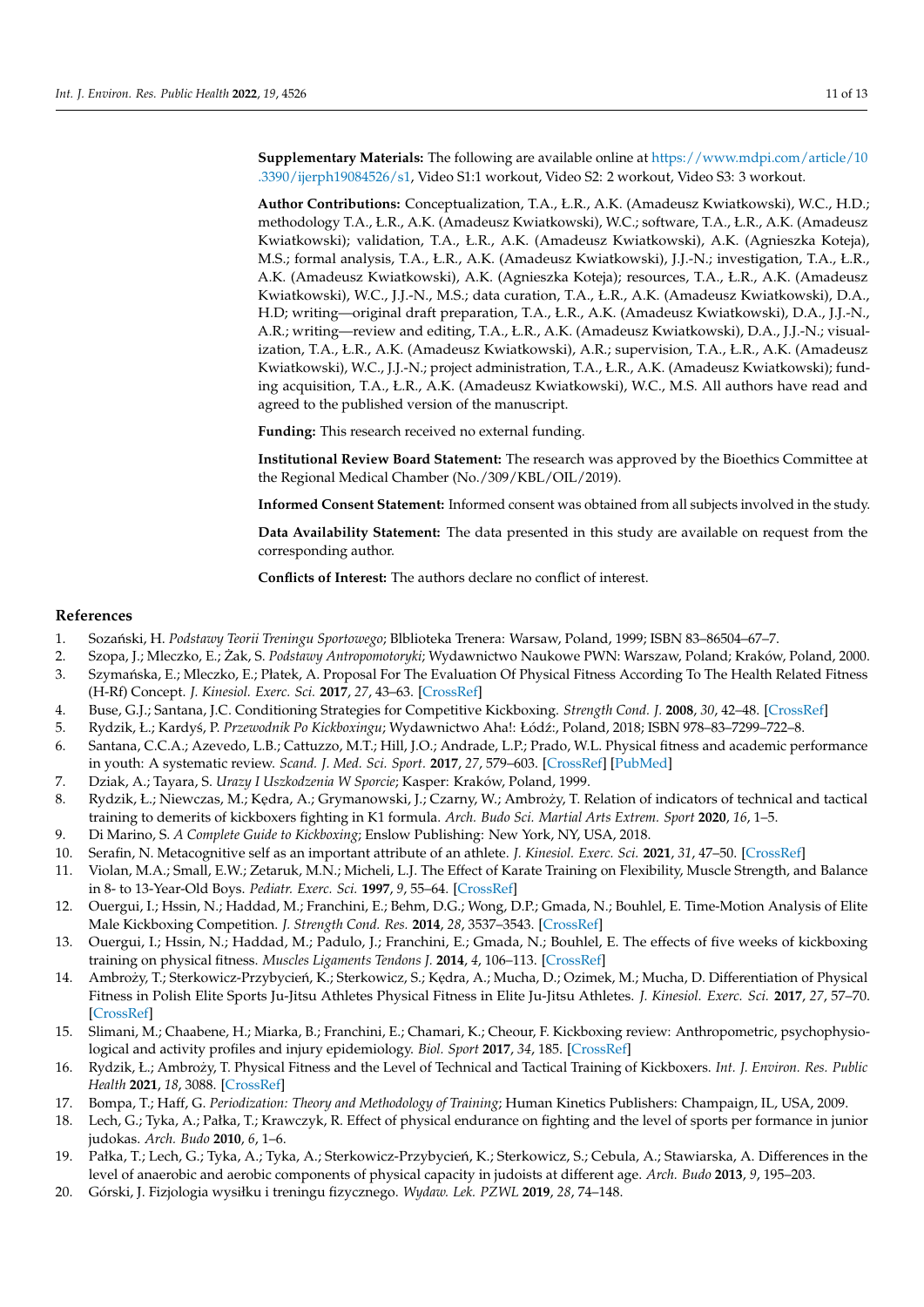- <span id="page-11-0"></span>21. Volodchenko, O.A.; Podrigalo, L.V.; Iermakov, S.S.; Zychowska, M.T.; Jagiełło, W. The Usefulness of Performing Biochemical Tests ˙ in the Saliva of Kickboxing Athletes in the Dynamic of Training. *Biomed. Res. Int.* **2019**, *2019*, 1–7. [\[CrossRef\]](http://doi.org/10.1155/2019/2014347)
- <span id="page-11-1"></span>22. Claudino, J.G.; Gabbett, T.J.; Bourgeois, F.; De Sá Souza, H.; Miranda, R.C.; Mezêncio, B.; Soncin, R.; Cardoso Filho, C.A.; Bottaro, M.; Hernandez, A.J.; et al. CrossFit Overview: Systematic Review and Meta-analysis. *Sports Med. Open* **2018**, *4*, 11. [\[CrossRef\]](http://doi.org/10.1186/s40798-018-0124-5)
- <span id="page-11-2"></span>23. Dawson, M.C. CrossFit: Fitness cult or reinventive institution? *Int. Rev. Sociol. Sport* **2017**, *52*, 361–379. [\[CrossRef\]](http://doi.org/10.1177/1012690215591793)
- <span id="page-11-3"></span>24. Murphy, T.J. *Sprawno´s´c, Siła, Witalno´s´c, Jak Crossfit Zmienił Moje Zycie*; Wydawnictwo SQN: Kraków, Poland, 2014.
- <span id="page-11-4"></span>25. Ambrozy, T.; Nowak, M.; Mucha, D.; Chwała, W.; Piwowarski, J. The influence of a training programme on the special physical ˙ fitness of ju-jitsu trainees. *Secur. Dimens. Int. Natl. Stud.* **2014**, *12*, 178–186.
- 26. Ambroży, T.; Nowak, M.; Mucha, D.; Chwała, W.; Piwowarski, J.; Sieber, L. The influence of an original training programme on the general physical fitness of ju-jitsu trainees. *Ido Mov. Cult. J. Martial Arts Anthropol.* **2014**, *14 No4*, 69–76.
- 27. Ambroży, T.; Maciejczyk, M.; Klimek, A.T.; Wiecha, S.; Stanula, A.; Snopkowski, P.; Pałka, T.; Jaworski, J.; Ambroży, D.; Rydzik, Ł.; et al. The effects of intermittent hypoxic training on anaerobic and aerobic power in boxers. *Int. J. Environ. Res. Public Health* **2020**, *17*, 9361. [\[CrossRef\]](http://doi.org/10.3390/ijerph17249361)
- 28. Çakmakçı, E.; Tatlıcı, A.; Kahraman, S.; Yılmaz, S.; Ünsal, B.; Özkaymakoğlu, C. Does once-a-week boxing training improve strength and reaction time? *Int. J. Sport. Exerc. Train. Sci.* **2019**, *5*, 88–92. [\[CrossRef\]](http://doi.org/10.18826/useeabd.552086)
- <span id="page-11-5"></span>29. El-Ashker, S. The impact of a boxing training program on physical fitness and technical performance effectiveness. *J. Phys. Educ. Sport* **2018**, *18*, 926–932. [\[CrossRef\]](http://doi.org/10.7752/jpes.2018.02137)
- <span id="page-11-6"></span>30. Raiola, G.; Di Tore, P.A. Motor learning in sports science: Different theoretical frameworks for different teaching methods. *Sport Sci.* **2017**, *10*, 50–56.
- <span id="page-11-7"></span>31. Domaradzki, J.; Kochan-Jacheć, K.; Trojanowska, I.; Koźlenia, D. Kickboxers and crossfitters vertebral column curvatures in sagittal plane: Crossfit practice influence in kickboxers body posture. *J. Bodyw. Mov. Ther.* **2021**, *25*, 193–198. [\[CrossRef\]](http://doi.org/10.1016/j.jbmt.2020.11.016) [\[PubMed\]](http://www.ncbi.nlm.nih.gov/pubmed/33714495)
- <span id="page-11-8"></span>32. Gençoğlu, C.; Şen, İ. Comparison of CrossFit Barbara and classic resistance trainings for the protection of strength performance during off-season in kickboxers. *Isokinet. Exerc. Sci.* **2021**, *29*, 319–326. [\[CrossRef\]](http://doi.org/10.3233/IES-203190)
- <span id="page-11-9"></span>33. Ambroży, T.; Rydzik, Ł.; Obmiński, Z.; Klimek, A.T.; Serafin, N.; Litwiniuk, A.; Czaja, R.; Czarny, W. The Impact of Reduced Training Activity of Elite Kickboxers on Physical Fitness, Body Build, and Performance during Competitions. *Int. J. Environ. Res. Public Health* **2021**, *18*, 4342. [\[CrossRef\]](http://doi.org/10.3390/ijerph18084342)
- <span id="page-11-10"></span>34. Rydzik, Ł. Indices of technical and tactical training during kickboxing at different levels of competition in the K1 Formula. *J. Kinesiol. Exerc. Sci.* **2022**, *31*, 1–5. [\[CrossRef\]](http://doi.org/10.5604/01.3001.0015.7542)
- <span id="page-11-11"></span>35. Ambrozy, T.; Jarosław, O.; Stanula, A.; Kwiatkowski, A.; Błach, W.; Mucha, D.; Andrzej, K. A Proposal for Special Kickboxing ˙ Fitness Test. *Secur. Dimens. Int. Natl. Stud.* **2016**, *20*, 96–110. [\[CrossRef\]](http://doi.org/10.24356/SD/20/5)
- <span id="page-11-12"></span>36. Faul, F.; Erdfelder, E.; Lang, A.; Buchner, A. G\* Power 3: A flexible statistical power analysis program for the social, behavioral, and biomedical sciences. *Behav. Res. Methods* **2007**, *39*, 175–191. [\[CrossRef\]](http://doi.org/10.3758/BF03193146)
- <span id="page-11-13"></span>37. Rydzik, Ł.; Ambroży, T.; Obmiński, Z.; Błach, W.; Ouergui, I. Evaluation of the Body Composition and Selected Physiological Variables of the Skin Surface Depending on Technical and Tactical Skills of Kickboxing Athletes in K1 Style. *Int. J. Environ. Res. Public Health* **2021**, *18*, 11625. [\[CrossRef\]](http://doi.org/10.3390/ijerph182111625)
- <span id="page-11-14"></span>38. Szponar, L.; Rychlik, E.; Wolnicka, K. *Album Fotografii Produktów I Potraw: Album of Photographs of Food Products and Dishes*; Instytut Żywności i Żywienia: Warsaw, Poland, 2008.
- <span id="page-11-15"></span>39. Hrycyna, M.; Kasprzak, D. Charakterystyka programu treningowego Crossfit. *Ktywno´s´c Fiz. I Zdr.* **2017**, *12*, 55–62.
- <span id="page-11-16"></span>40. Baran, M. *Kickboxing-Technika, Taktyka, Trening; Wyd. Stefan Podedworny: Ostrołęka, Poland, 2004.*
- <span id="page-11-18"></span><span id="page-11-17"></span>41. Grabowski, H.; Szopa, J. *Eurofit'—Europejski Test Sprawno´sci Fizycznej*; Akademia Wychowania Fizycznego: Krakow, Poland, 1989. 42. Cooper, K.H. *Aerobic*; Bantam Books USA: New York, NY, USA, 1968.
- <span id="page-11-19"></span>43. Sterkowicz, K. Testowanie sprawności specjalnej w Ju-Jitsu sportowym. In *Sterkowicz, S., Ambroży T.(Red.): Ju-Jitsu Sportowe: Proces Szkolenia (Podr˛ecznik Trenera)*; EAS: Kraków, Poland, 2003.
- <span id="page-11-20"></span>44. Story, G. Fitness testing for karate. *Sports Coach* **1998**, 35–38.
- <span id="page-11-21"></span>45. Ambroży, T.; Wasacz, W.; Koteja, A.; Żyłka, T.; Stradomska, J.; Piwowarski, J.; Rydzik, Ł. Special fitness level of combat sports athletes: Mixed martial arts (MMA) and thai boxing (muay thai) in the aspect of training experience. *J. Kinesiol. Exerc. Sci.* **2021**, *31*, 25–37. [\[CrossRef\]](http://doi.org/10.5604/01.3001.0015.7582)
- <span id="page-11-22"></span>46. Arska-Kotlińska, M.; Bartz, J.; Wieliński, D. Wybrane Zagadnienia Statystyki Dla Studiujących Wychowanie Fizyczne; AWF: Poznań, Poland, 2002.
- <span id="page-11-23"></span>47. Cohen, J. Statistical Power Analysis for the Behavioral Sciences, 2nd ed.Academic Press: New York, NY, USA, 1988.
- <span id="page-11-24"></span>48. Ambroży, T.; Rydzik, Ł.; Kędra, A.; Ambroży, D.; Niewczas, M.; Sobiło, E.; Czarny, W. The effectiveness of kickboxing techniques and its relation to fights won by knockout. *Arch. Budo* **2020**, *16*, 11–17.
- <span id="page-11-25"></span>49. Salci, Y. The metabolic demands and ability to sustain work outputs during kickboxing competitions. *Int. J. Perform. Anal. Sport* **2015**, *15*, 39–52. [\[CrossRef\]](http://doi.org/10.1080/24748668.2015.11868775)
- <span id="page-11-26"></span>50. Burkhead, L.M.; Sapienza, C.M.; Rosenbek, J.C. Strength-Training Exercise in Dysphagia Rehabilitation: Principles, Procedures, and Directions for Future Research. *Dysphagia* **2007**, *22*, 251–265. [\[CrossRef\]](http://doi.org/10.1007/s00455-006-9074-z)
- <span id="page-11-27"></span>51. LaStayo, P.C.; Woolf, J.M.; Lewek, M.D.; Snyder-Mackler, L.; Reich, T.; Lindstedt, S.L. Eccentric Muscle Contractions: Their Contribution to Injury, Prevention, Rehabilitation, and Sport. *J. Orthop. Sports Phys. Ther.* **2003**, *33*, 557–571. [\[CrossRef\]](http://doi.org/10.2519/jospt.2003.33.10.557)